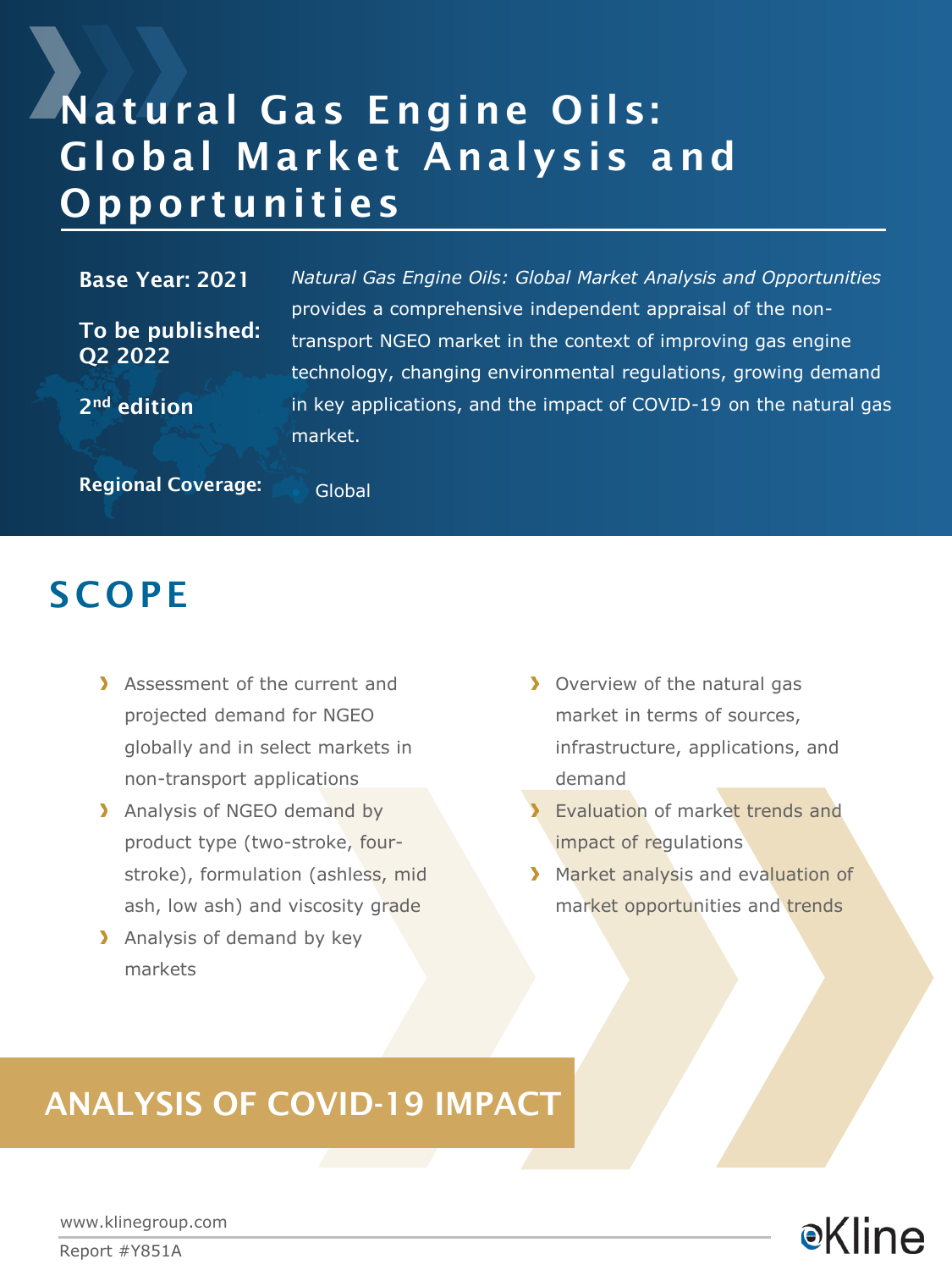## TABLE OF CONTENTS

#### Introduction

#### Executive Summary

An overview of report findings

#### Country Profiles

Detailed profiles of leading country markets (as listed in Table 1) include the following information:

- Political and economic background
- Natural gas market overview
	- Applications of natural gas
	- Regulations
	- Market trends including impact of COVID-19
- Natural gas engine market overview
	- Installed capacity by MW rating
	- Major OEMs
	- Key applications and competition with gas turbines
	- Market trends, including technology issues and impact of COVID-19
- NEGO market overview
	- Properties, specifications, and applications
	- Demand split by product type and viscosity grades
	- Maintenance and purchasing practices
	- Key suppliers
	- Market trends, including impact of COVID-19
- Market outlook
	- NGEO demand drivers and restraints
	- Market opportunities and challenges

**e**Kline



#### **Table 1. Countries Covered**

| Asia     | Bangladesh, China, India, Indonesia,<br>Japan, Pakistan |
|----------|---------------------------------------------------------|
| Europe   | France, Germany, Italy, Russia, Turkey,<br>U.K.         |
| Americas | Brazil, Canada, Mexico, U.S.                            |